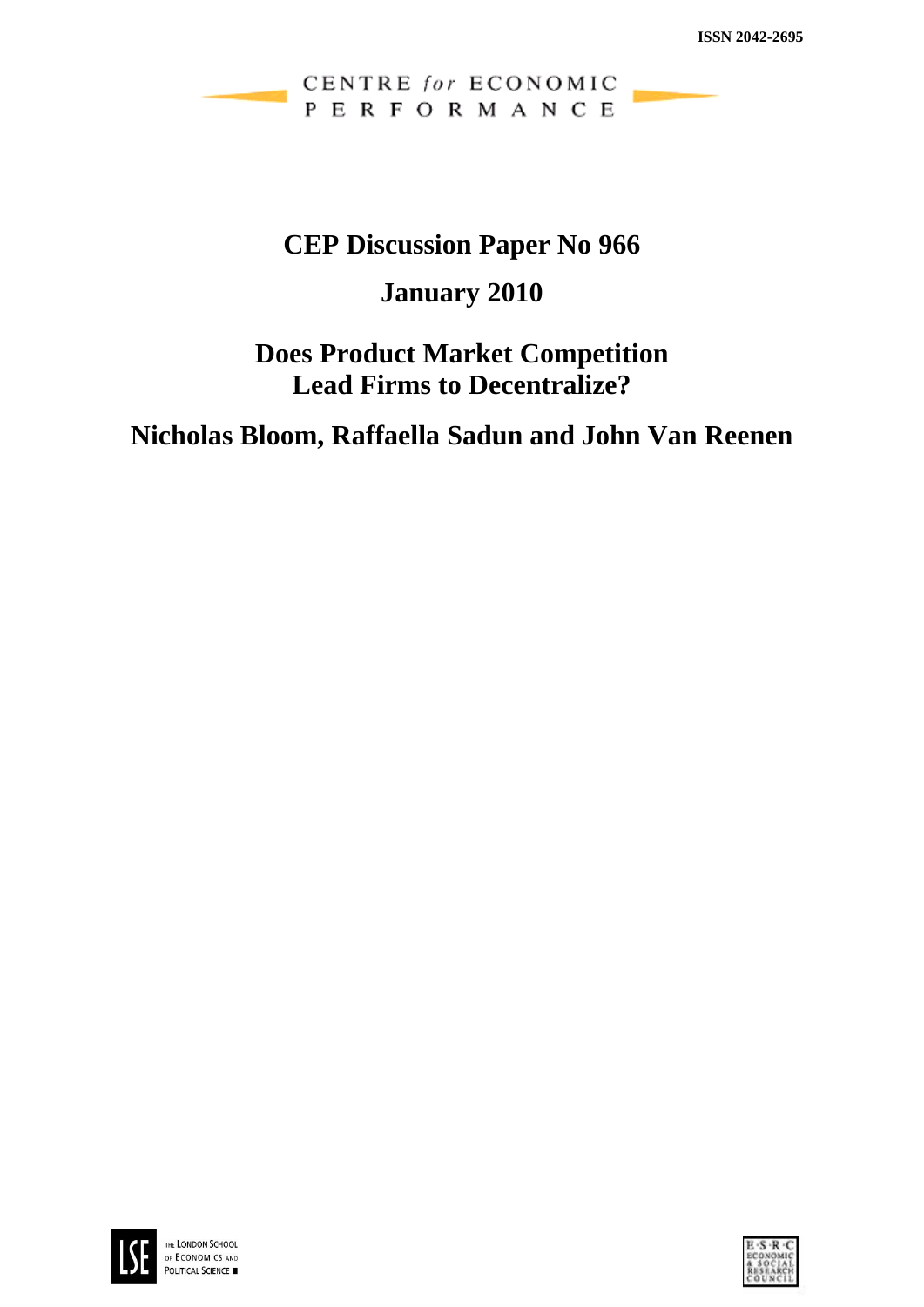#### **Abstract**

There is a widespread sense that over the last two decades firms have been decentralizing decisions to employees further down the managerial hierarchy. Economists have developed a range of theories to account for delegation, but there is less empirical evidence, especially across countries. This has limited the ability to understand the phenomenon of decentralization. To address the empirical lacuna we have developed a research program to measure the internal organization of firms - including their decentralization decisions - across a large range of industries and countries. In this paper we investigate whether greater product market competition increases decentralization. For example, tougher competition may make local manager's information more valuable, as delays to decisions become more costly. Since globalization and liberalization have increased the competitiveness of product markets, one explanation for the trend towards decentralization could be increased competition. Of course there are a range of other factors that may also be at play, including human capital, information and communication technology, culture and industrial composition. To tackle these issues we collected detailed information on the internal organization of firms across nations. The few datasets that exist are either from a single industry or (at best) across many firms in a single country. We analyze data on almost 4,000 firms across twelve countries in Europe, North America and Asia. We find that competition does indeed seem to foster greater decentralization.

Keywords: Decentralization, management practices JEL Classifications: L2, M2, O32, O33

This paper was published as part of the Centre's Productivity and Innovation Programme. The Centre for Economic Performance is financed by the Economic and Social Research Council.

#### **Acknowledgements**

This paper is produced as part of the project Science, Innovation, Firms and Markets in a Globalised World (SCIFI-GLOW), a Collaborative Project funded by the European Commission's Seventh Research Framework Programme, Contract number SSH7-CT-2008-217436. Any opinions expressed here are those of the author(s) and not those of the European Commission. The authors also gratefully acknowledge Stiftung Stahlwerk Georgsmarienhuette for funding this research.

Nick Bloom is an Associate at the Centre for Economic Performance, London School of Economics. He is also Assistant Professor, Department of Economics, Stanford University. Raffaella Sadun is an Associate at CEP and Assistant Professor, Harvard Business School. Professor John Van Reenen is Director of CEP and Professor of Economics, LSE.

Published by Centre for Economic Performance London School of Economics and Political Science Houghton Street London WC2A 2AE

All rights reserved. No part of this publication may be reproduced, stored in a retrieval system or transmitted in any form or by any means without the prior permission in writing of the publisher nor be issued to the public or circulated in any form other than that in which it is published.

Requests for permission to reproduce any article or part of the Working Paper should be sent to the editor at the above address.

N. Bloom, R. Sadun and J. Van Reenen, submitted 2010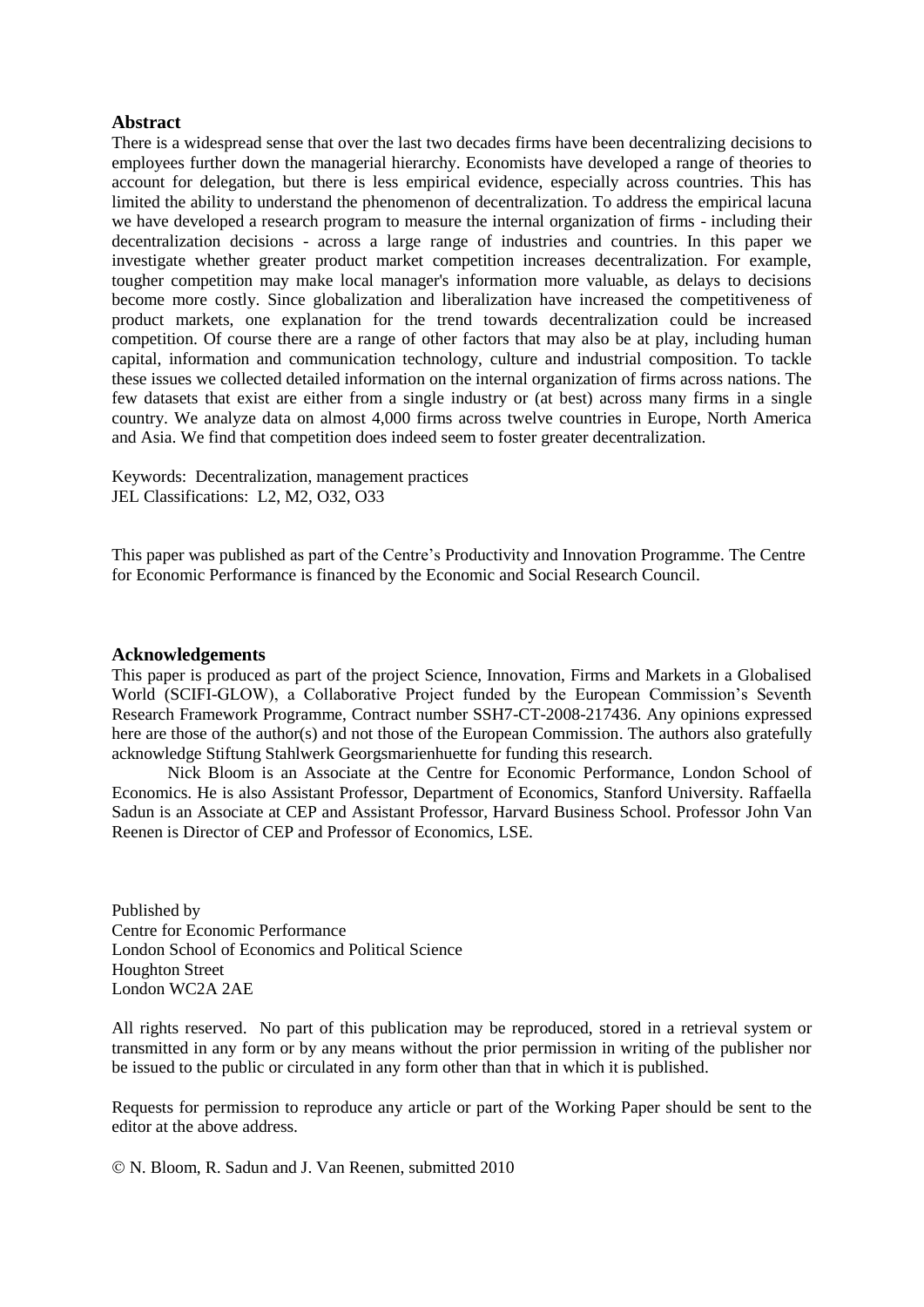#### **I. SOME THEORIES**

A number of papers such as Philippe Aghion and Jean Tirole (1997), George Baker, Robert Gibbons and Kevin Murphy (1999), Canice Prendergast (2002) and Oliver Hart and John Moore (2004), consider the delegation decision in the context of an information-based approach. For example, Acemoglu et al. (2007) examine a model where a firm faces a choice over whether to adopt a new technology. The principal is the Central Head Quarters (CHQ) and the agent is the plant manager. The CHQ has a greater interest in maximizing the firm's value than the manager, but the manager has greater local private knowledge than the CHQ. Characteristics of the environment that increase: (i) the value of local *information*; and (ii) the congruence of *incentives* between the CHQ and plant manager, will increase decentralization.

How does competition affect this trade off? There are several reasons to expect the relationship between competition and decentralization to be positive. First, if competition reduces the agency problem then delegation is more likely as incentives are more aligned. This could be because (i) managers work harder to avoid bankruptcy; (ii) competition fosters a greater sensitivity of profits to relative differences in managerial effort or (iii) if there are more firms then it is easier to implement yardstick competition.

Ricardo Alonso, Wouter Dessein and Niko Matouschek (2009) emphasize the incentive to centralize to overcome within-firm spillovers. For example, when a firm has two plants selling separate substitutable products, local plant managers will tend to set a price that is too low from the firm's perspective, as the cannibalization effect is not internalized. Tougher competition will make the loss from this cannibalization smaller though, as price cost margins fall. So long as there is some incentive to delegate because of local information advantages the incentive to decentralize rises as competition increases.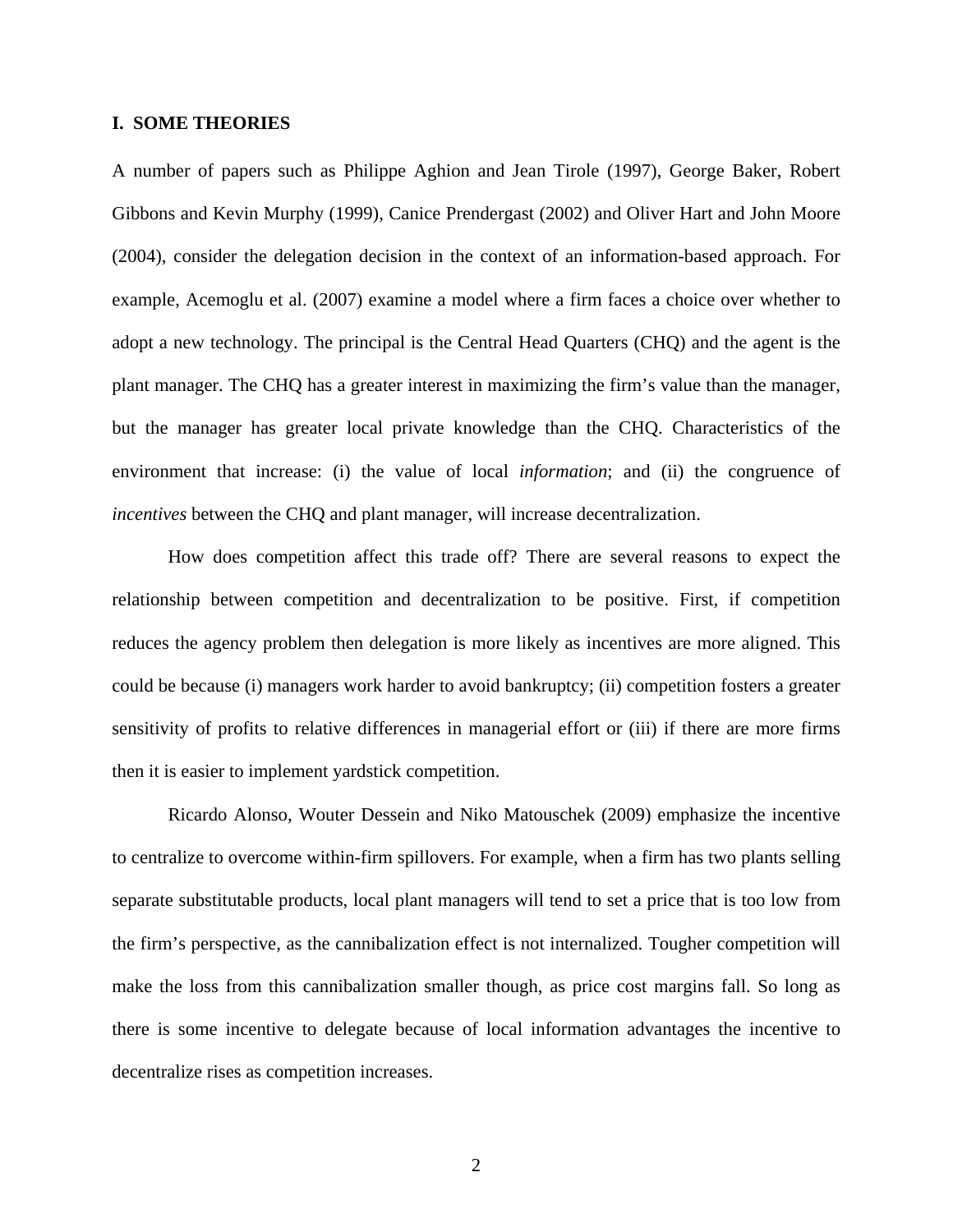There are also competitive forces working against decentralization. On the incentives/agency side, greater competition may actually reduce managerial effort, as the smaller mark-ups mean that the incentive to exert greater managerial effort to raise firm profitability is blunted. This is a variety of the well-known "Schumpeterian" effect on innovation – lower quasirents reduce incentives to take activities that lower marginal costs. On the information side, if competition increases the number of firms, then there will be more public information, so in the Acemoglu et al (2007) model the principal can learn from observing other firms and take more decisions directly.

Ultimately, the effect of competition on decentralization is an empirical issue. To look at this question using our organizational data, we estimate models of the form:

$$
(1) \tD_{ijc} = \beta COMP_{ijc} + \delta' x_{ijc} + u_{ijc}
$$

 where *COMP* is an indicator of product market competition for plant *i* in industry *j* in country *c*, *x* is a vector of other controls (including country and industry dummies).

#### **II. DATA**

We collected data on almost 4,000 medium sized (100 to 5,000 employees) manufacturing firms across a dozen countries which we briefly describe here.

*II.A Measuring Decentralization:* We investigated the decentralization of decision making from the CEO to the plant-manager. The plant-manager is the most senior person at the factory level, so their autonomy from the CEO, who is typically based in the corporate head quarters, is a natural measure decentralization. To quantify this we measured decentralization along four dimensions. First, how much capital investment could a plant manager undertake without prior authorization from the corporate headquarters? Second, how much control does the plant manager have in hiring a new full-time permanent shopfloor employee? Third, how much control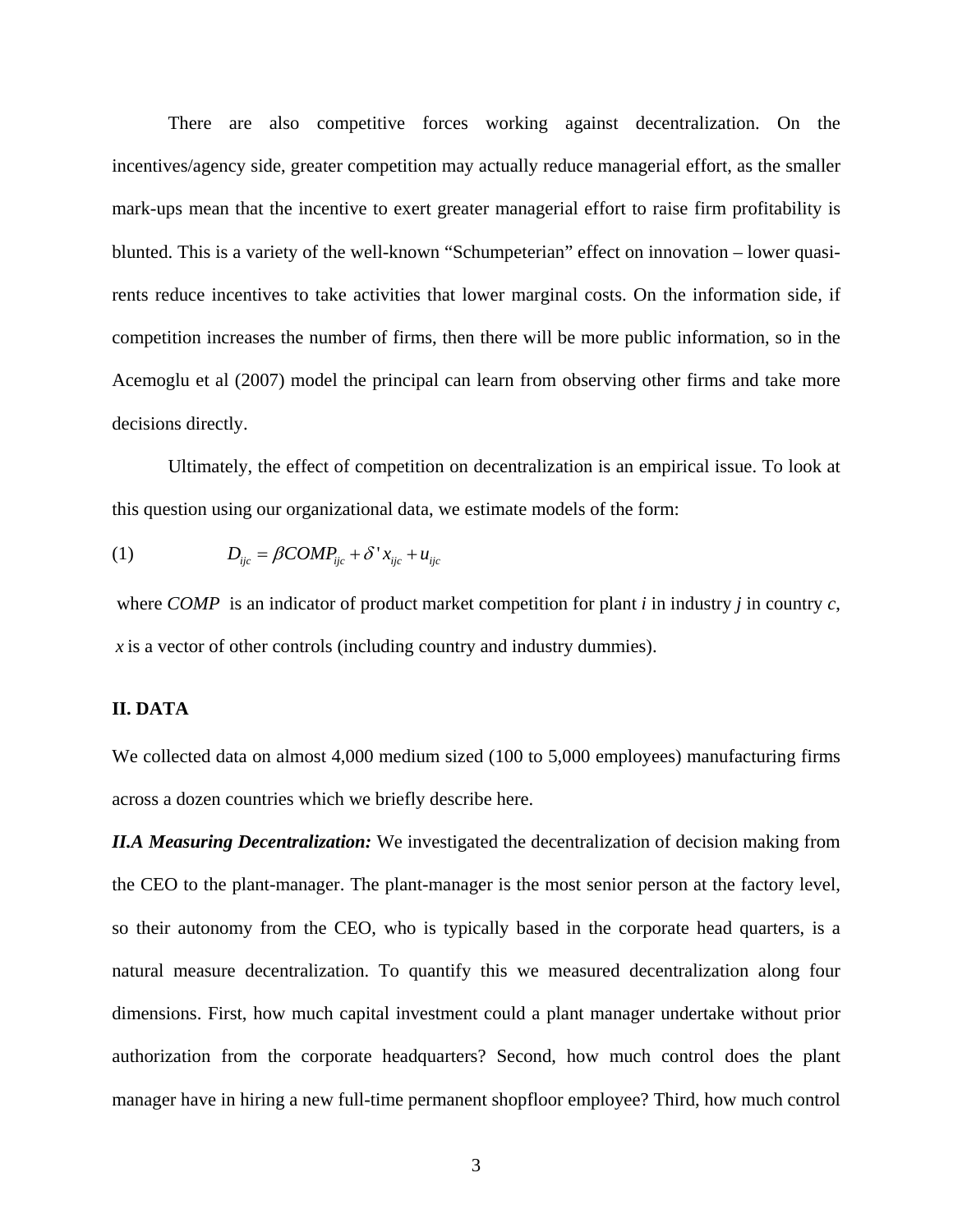does the plant manager have over introducing new products? Fourth how much control does the manger have over sales and marketing decisions? These last three measures were scaled from a score of 1, defined as all decisions taken at the corporate headquarters, to a 5 defined as all decisions taken at the plant (decentralization). Since the scaling may vary across all these questions, we converted all four measures to z-scores (mean zero, unit standard deviation) and in our baseline took the average of the four z-scores. We also collected information on management practices (following Bloom and Van Reenen, 2007), the proportion of employees with college degrees, average hours worked and the gender and age breakdown. From the sample database we also have information for most firms on accounting variables like sales and capital stock.

*II.B Collecting Accurate Responses:* To obtain truthful responses we took a number of steps. First, the survey was conducted by telephone without telling the managers they were being scored on organizational practices. This enabled scoring to be based on the interviewer's evaluation of the firm's actual practices, rather than their aspirations, the manager's perceptions or the interviewer's impressions. To run this "blind" scoring we used open questions (i.e. "*To hire a full-time permanent shop-floor worker what agreement would your plant need from corporate headquarters*"?), rather than closed questions (i.e. "*Can you hire workers without authority from corporate headquarters*?"[yes/no]). Following the initial question the discussion would continue until the interviewer can make an accurate assessment of the firm's typical practices. For example, if the plant manager responded "*It is my decision, but I need sign-off from corporate HQ.*" the interviewer would ask "*How often would sign-off typically be given?*" and "*Can you give me any examples when that sign-off has not been given"*. Second, the interviewers were not told anything about the firm's financial information or performance in advance of the interview. Since the firms (median size 270 employees) are too small to attract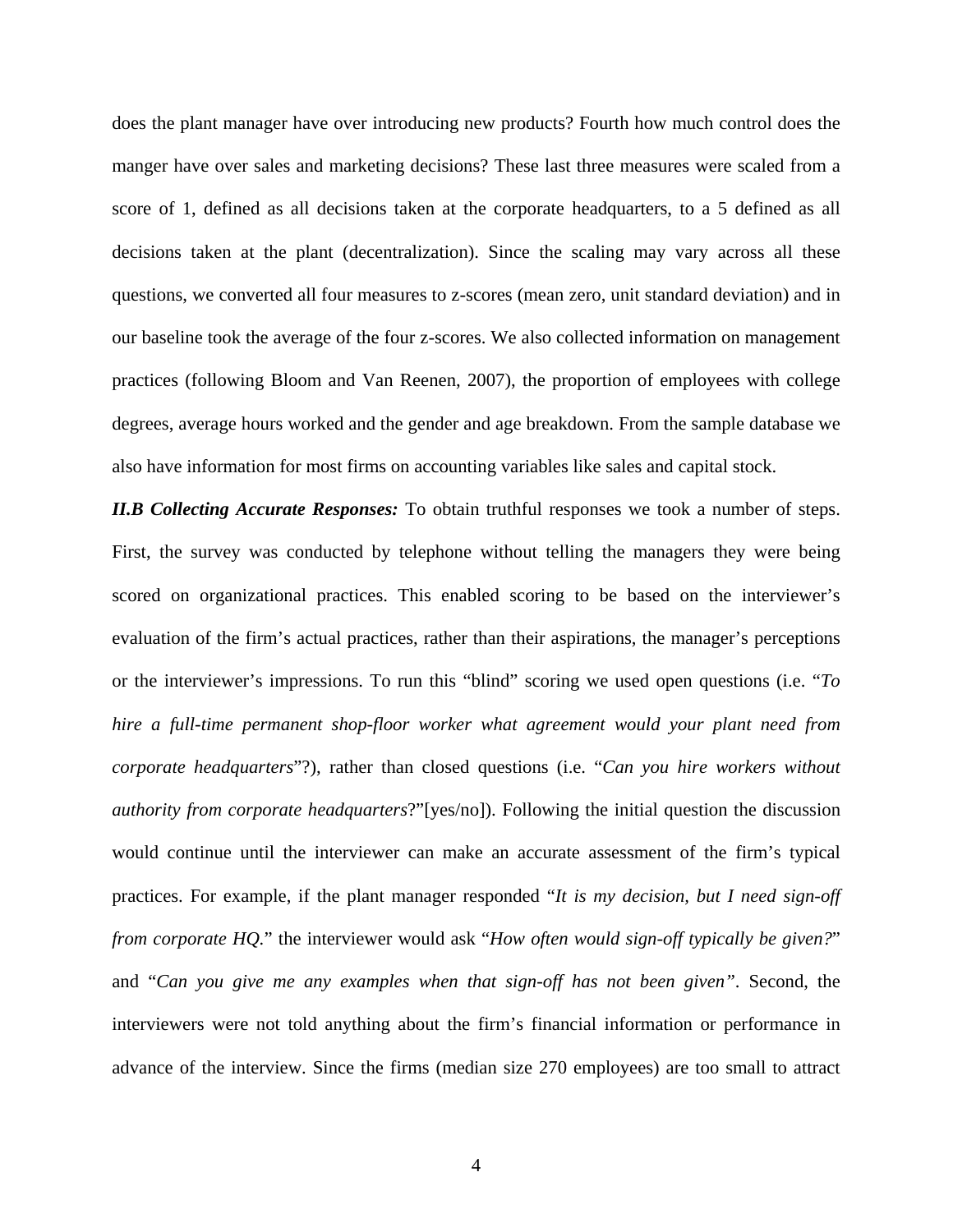much media coverage, this should mean the interviewers had no preconceptions about the firms before they interviewed them. Third, each interviewer ran 85 interviews on average, allowing us to remove interviewer fixed effects. Fourth, the survey instrument was targeted at plant managers, who are typically senior enough to have an overview of organizational practices but not so senior as to be detached from day-to-day operations. Fifth, we collected a detailed set of information on the interview process itself (e.g. local time of day), the manager (e.g. nationality), and on the interviewer. These survey metrics are used as "noise controls" to help reduce residual variation. Finally, to maximize comparability every interviewer also had the same initial three days of interview training to ensure a common interpretation of the scoring grid. The team operated from one location and interviewers surveyed firms across multiple countries, so for example, a French speaking interviewer would interview firms in France, the UK and the US.

*II.C. Descriptive Statistics*: Intriguingly, we found that firms developing countries (Brazil, China and India), tended to be the most centralized, with almost all major decisions taken by the owners in the corporate headquarters (see Bloom, Sadun and Van Reenen, 2009). Japanese firms were also relatively centralized. In contrast, firms in Anglo-Saxon and Scandinavian countries (Canada, Germany, Sweden, UK and US) were relatively decentralized. The rest of Europe (e.g. France, Italy, and Poland) tended to be in the middle of the decentralization ranking.

#### **III. RESULTS**

Table 1 examines the association between decentralization and different measures of product market competition, revealing a robustly positive relationship. We use three different proxies for product market competition following Steve Nickell (1996) and Philippe Aghion et al. (2005).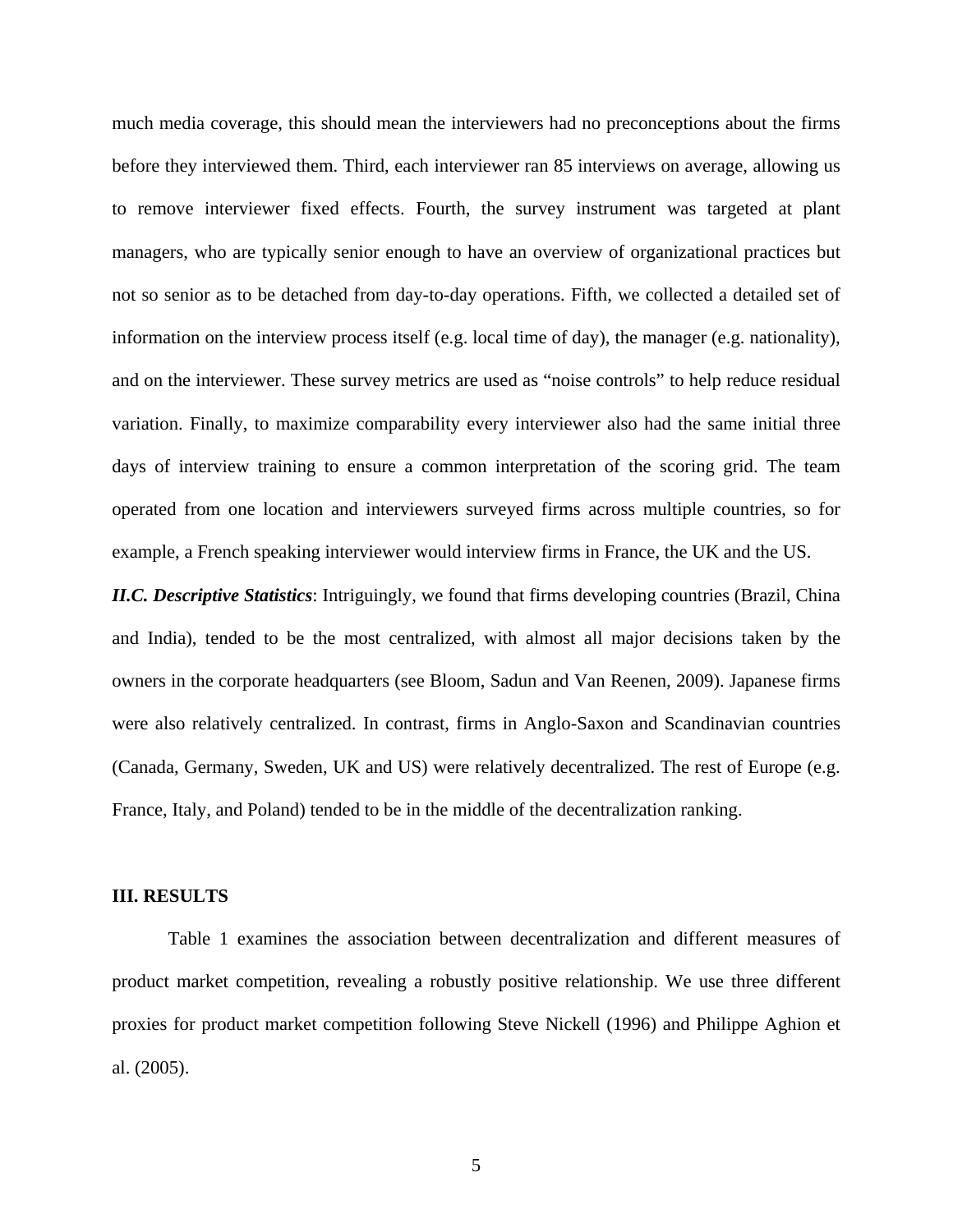|                                           | (1)      | (2)      | (3)     | (4)      | (5)            | (6)      |
|-------------------------------------------|----------|----------|---------|----------|----------------|----------|
| <b>Import penetration</b>                 | $0.131*$ | $0.183*$ |         |          |                |          |
| (3 years lagged)                          | (0.050)  | (0.073)  |         |          |                |          |
| <b>Lerner Competition Index</b>           |          |          | 5.705*  | $1.763*$ |                |          |
| (2 years lagged)                          |          |          | (0.850) | (0.878)  |                |          |
| <b>Number of Competitors</b>              |          |          |         |          | $0.120*$       | $0.093*$ |
| (0="None", 1="1 to 4"; 2="5+")            |          |          |         |          | (0.035)        | (0.034)  |
| <b>Plant Skills</b>                       |          | $0.080*$ |         | $0.082*$ |                | $0.083*$ |
| Percent Employees with a College degree   |          | (0.018)  |         | (0.017)  |                | (0.016)  |
| <b>Firm Size</b>                          |          | $0.081*$ |         | $0.068*$ |                | $0.066*$ |
| In(Firm Employment)                       |          | (0.027)  |         | (0.019)  |                | (0.018)  |
| <b>Plant Employment</b>                   |          | $0.125*$ |         | $0.088*$ |                | $0.086*$ |
| Plant employees as a % of firm employment |          | (0.023)  |         | (0.024)  |                | (0.022)  |
| <b>Foreign Multinational</b>              |          | $0.131*$ |         | $0.106*$ |                | $0.115*$ |
| Firm belongs to a foreign multinational   |          | (0.048)  |         | (0.041)  |                | (0.042)  |
| <b>Observations</b>                       | 2,508    | 2,508    | 3,698   | 3,698    | 3,698          | 3,698    |
| <b>Controls</b>                           | No       | Yes      | No      | Yes      | N <sub>o</sub> | Yes      |

#### **TABLE 1 – COMPETITION AND DECENTRALIZATION**

Notes: OLS estimates. \* indicates that a coefficient is significantly different from zero at the 5 percent level. The dependent variable is the decentralization z-score index. Robust standard errors in parentheses clustered at the same level as the competition measure. Controls include a dummy for a public listing, being an affiliate of a domestic multinational, and a full set of survey noise controls: interviewer dummies, interviewee controls, and time of day and week (see Bloom, Sadun and Van Reenen 2009).

The first measure is the degree of import penetration in the country by two-digit industry measured as the share of total imports over domestic production. This is constructed for the 5 year period 1999-2003 to remove any potential contemporaneous feedback. The second is the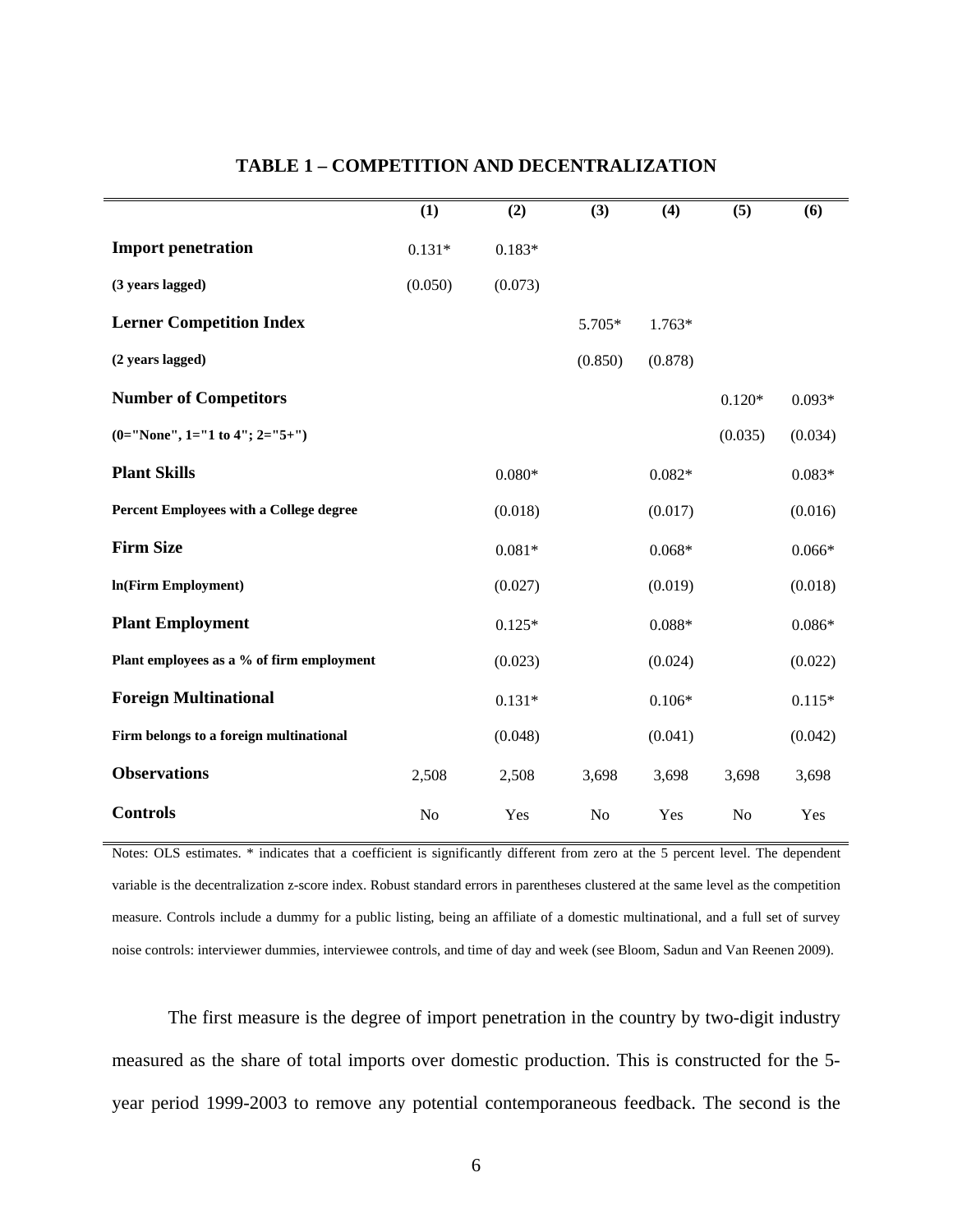country by three digit industry Lerner index of competition, which is (1 – profits/sales), calculated as the average across the entire firm level database (excluding the firms in the survey). Again, this is constructed for the 5-year period 2000-2004 to remove any potential contemporaneous feedback<sup>3</sup>. The third measure of competition is the manager's response to the survey question on the number of competitors a firm faces, valued zero for "no competitors", one for "between one and five competitors", and two for "5 or more competitors".

Reassuringly, whichever measure of competition we use, we still find a very strong and robust relationship between more competition and greater levels of decentralization. In column (1), higher import competition is positively and significantly associated with greater decentralization. In column (2) we include controls for skills, size, multinational status, country and three-digit industry dummies and find this result appears to be robust to these additional explanatory variables. In terms of these other covariates, we find that larger firms and plants, especially those belonging to foreign multinationals are more likely to delegate, potentially because of greater operational complexity and the importance of local knowledge. Plants with higher levels of human capital are more likely to be autonomous, presumably because more educated managers are better able to effectively run their own plants. Finally, in other recent work we have found that plants located in regions with higher trust and less hierarchical religions are also likely to be autonomous (see Bloom, Sadun and Van Reenen 2009, for more analysis of these cultural issues)<sup>4</sup>.

In columns (3) and (4) we run an identical specification, but instead using the lagged industry-level (inverse) Lerner index as an alternative measure of competition. We again find a significant and positive association between competition and decentralization without and with the full set of controls. Finally, in columns (5) and (6) we run another similar specification using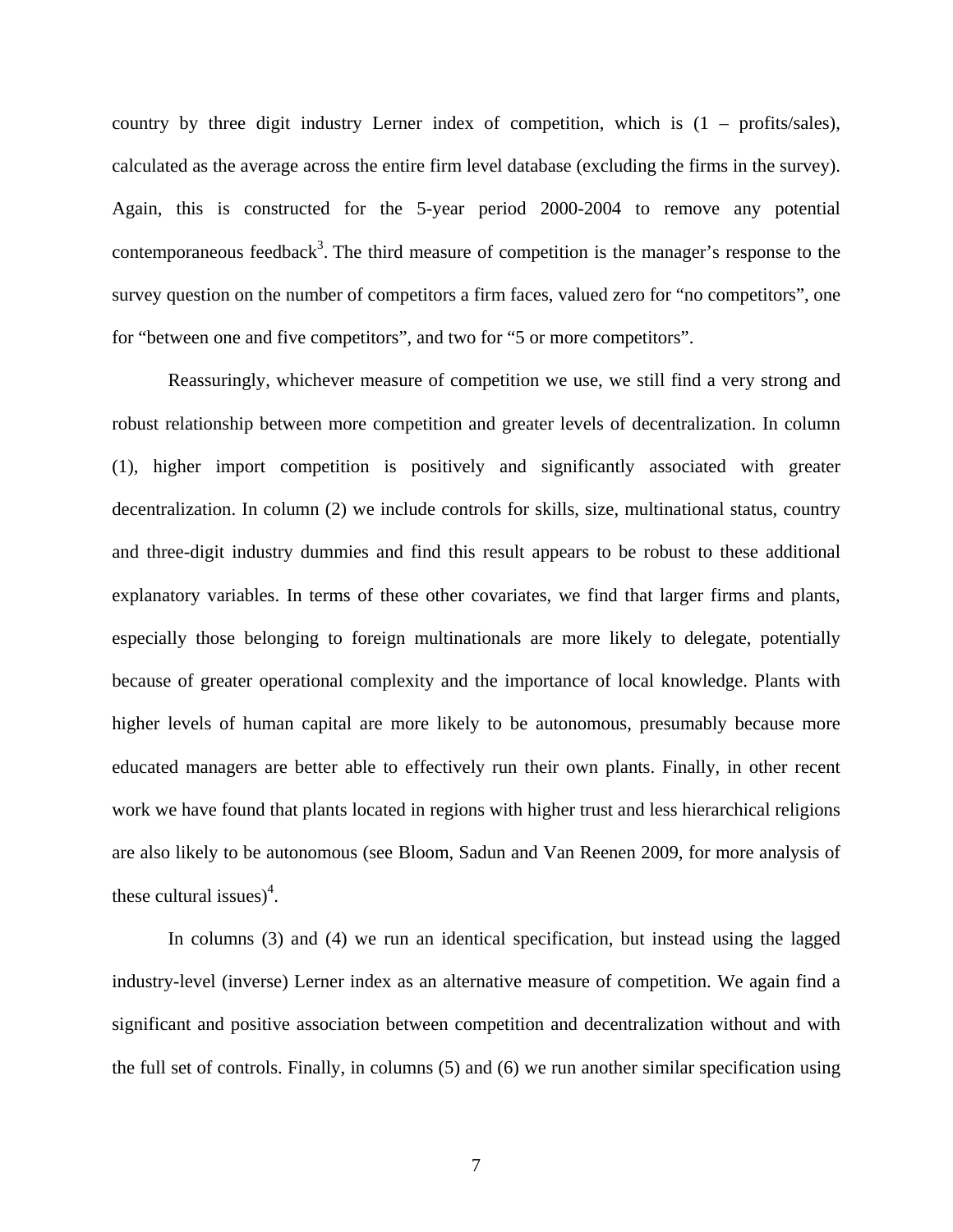the plant manager's own self reported measure of the perceived number of competitors. Again we find a positive and significant association with and without the full set of controls. This reveals that the more rivals a firm perceives it faces, the more decentralized it appears to be.

In summary, we find a highly significant and robust relationship between more competition and greater firm-level decentralization. The magnitude of these competition effects are also of economic as well as statistical significance. For example, in column (6) increasing the number of competitors from zero to five is associated with an increase in the decentralization index of about 0.2, equivalent to going from a relatively decentralized European country like Germany to a very decentralized country like the US.

#### **IV. CONCLUSIONS**

We have addressed the question of whether competition fosters delegation by assembling a new dataset on about 4,000 firms across 12 countries that measures the delegation of authority from Central Head Quarters to local plant managers. We find that competition is associated with a greater degree of delegation. This suggests that one of the reasons for the move towards decentralization over time in the developed countries may be due to increasing competition, possibly arising from more globalized product markets. It also implies that a reason for the greater centralization in less developed countries may be due to lower competitive intensity.

#### **References**

**Acemoglu Daron, Philippe Aghion, Claire Lelarge, John Van Reenen, and Fabrizio Zilibotti**. 2007. "Technology, Information and the Decentralization of the Firm". *Quarterly Journal of Economics*, 122(4): 1759–1799.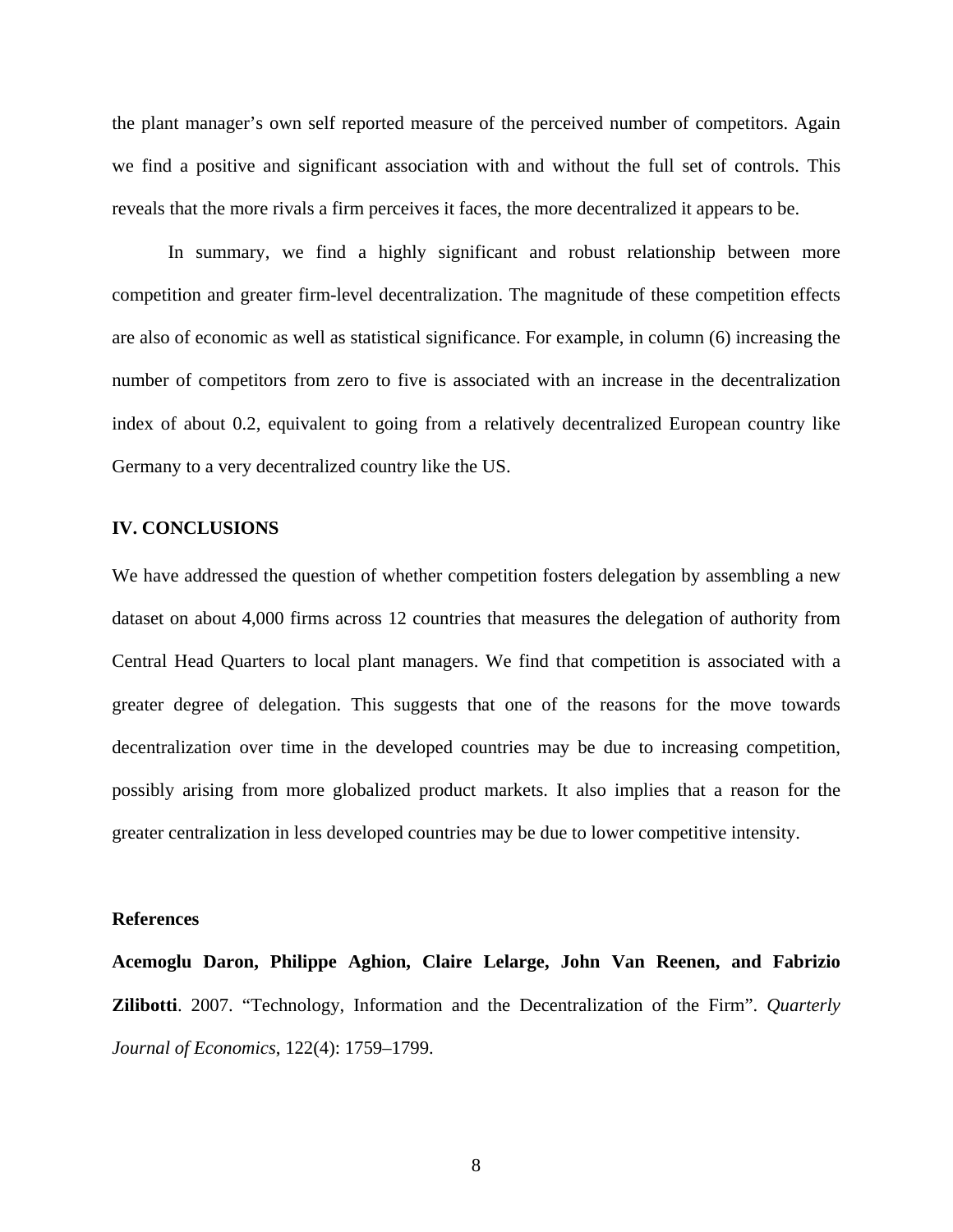# **Aghion, Philippe, Nick Bloom, Richard Blundell, Rachel Griffith and Peter Howitt**. 2005. "Competition and Innovation: An Inverted U Relationship". *Quarterly Journal of Economics*, 120(2): 701-728.

**Aghion, Philippe, and Jean Tirole**. 1997. "Formal and Real Authority in Organizations". *Journal of Political Economy*, 105(1): 1-29.

**Alonso, Ricardo, Wouter Dessein and Niko Matouschek** (2009) "Competition and Decentralization" University of Columbia mimeo

Baker, George, Robert Gibbons, and Kevin Murphy. 1999. "Informal Authority in Organizations". *Journal of Law, Economics, and Organization*, 15(1): 56-73.

**Bloom, Nicholas, and John Van Reenen**. 2007. "Measuring and Explaining Management Practices across Firms and Countries". *Quarterly Journal of Economics,* 122(4): 1341-1408.

**Bloom, Nicholas, Raffaella Sadun, and John Van Reenen**. 2009. "The Organization of Firms across Countries". Centre for Economic Performance Discussion Paper No. 937

**Bresnahan, Timothy, Erik Brynjolfsson, and Lorin Hitt**. 2002. "Information Technology, Workplace Organization and the Demand for Skilled Labor: Firm-level Evidence". *Quarterly Journal of Economics*, 117(1): 339-376.

**Caroli, Eve, and John Van Reenen**. 2001. "Skill Biased Organizational Change". *Quarterly Journal of Economics*, 116(4): 1449-1492.

**Colombo, Massimo, and Marco Delmastro**. 2004. "Delegation of Authority in Business Organizations: An Empirical Test". *Journal of Industrial Economics,* 52(1), 53-80.

**Garicano, Luis, and Thomas Hubbard**. 2007. "Managerial Leverage is Limited by the Extent of the Market: Hierarchies, Specialization, and the Utilization of Lawyers' Human Capital". *Journal of Law and Economics*: 50(1), 1–43.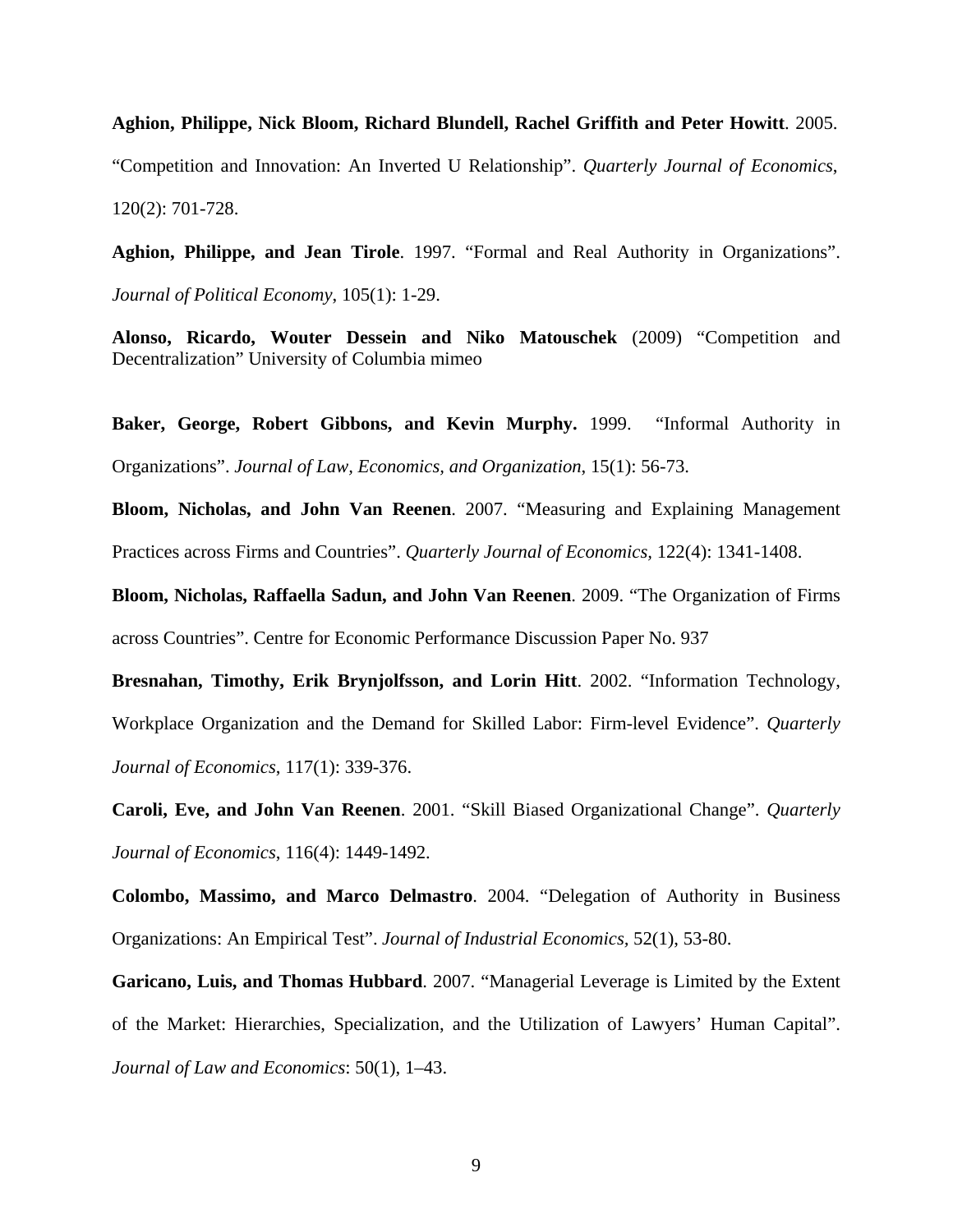**Guadalupe, Maria and Julie Wulf**. 2007. "The Flattening Firm and Product Market Competition". Centre for Economic Policy and Research Discussion Paper 7253.

**Hart, Oliver and John Moore**. 2005. "On the Design of Hierarchies: Coordination versus Specialization". *Journal of Political Economy*: 113(4), 675-702.

**Kastl, Jakub, David Martimort, and Salvatore Piccolo**. 2008. "Delegation and R&D Incentives: Theory and Evidence from Italy". Centre for Studies in Economics and Finance Working Paper 192.

**Prendergast, Canice**. 2002. "The Tenuous Trade-Off between Risk and Incentives". *Journal of Political Economy*: 110(5), 1071-102.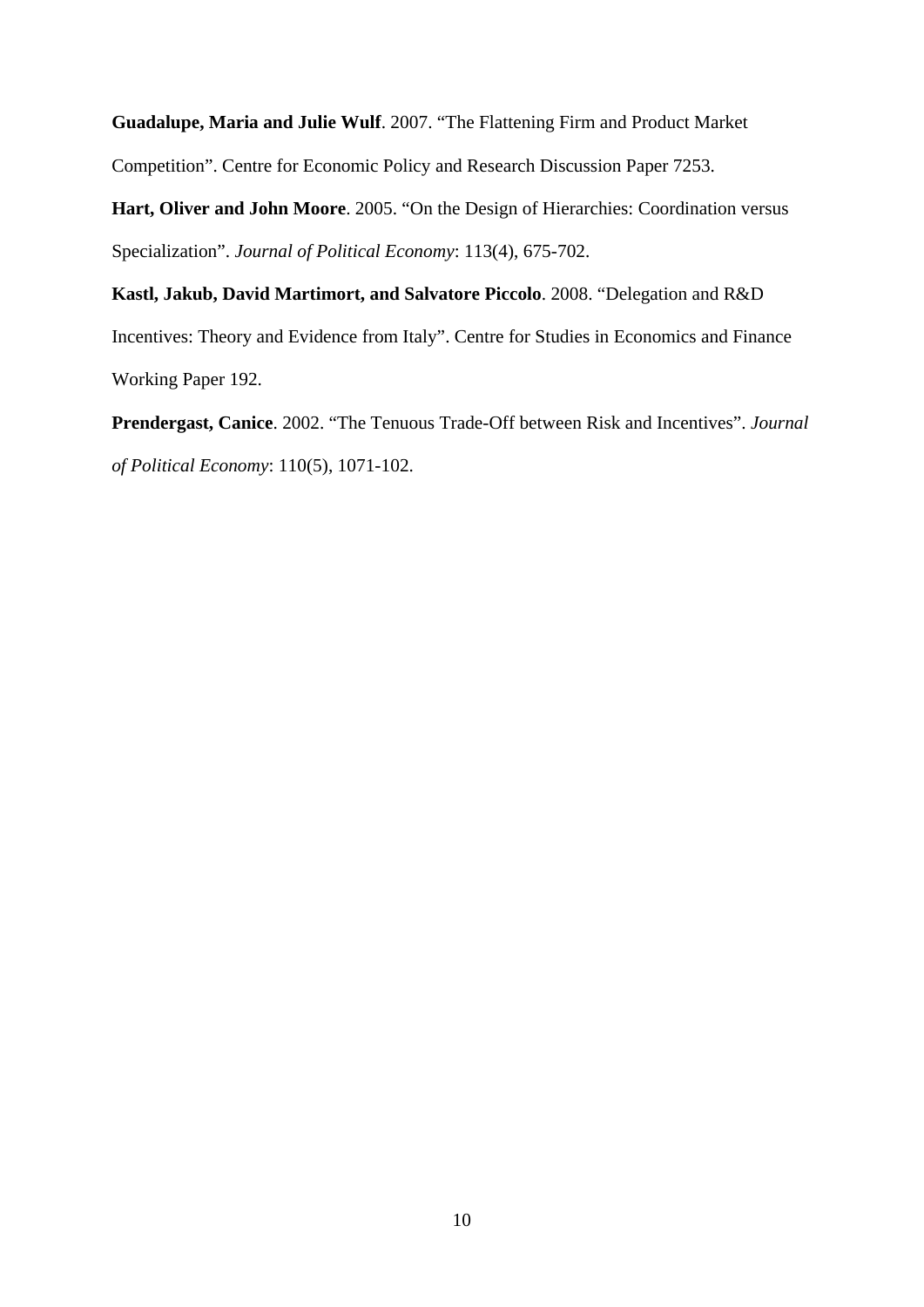### **Endnotes**

1. For example, Luis Garicano and Tom Hubbard (2007) on legal services.

2. See, for example, Daron Acemoglu et al. (2007) for France and the UK; Massimo Colombo and Marco Delmastro (2004) and Jakub Kastl, David Martimort and Salvatore Piccolo (2008) for Italy; and Maria Guadalupe and Julie Wulf (2007) for the US.

3. The difference in timing between the import penetration measure and the Lerner index is due to the fact that the accounting data is available until 2004 but the OECD import competition data is available only until 2003.

4. All competition results in Table 1 are robust to the inclusion of trust and hierarchical religion controls. The coefficients (standard errors) of the competition variables are 0.154(0.067), 2.920(1.119) and 0.099(0.031) in columns (2), (4) and (6) respectively. Similarly, the results are robust to the inclusion of a summary management measure (see Bloom and Van Reenen 2007 for details). In this specification the coefficients (standard errors) of the competition variables are  $0.173(0.073)$ ,  $1.591(0.872)$  and  $0.067(0.034)$  in columns (2), (4) and (6) respectively.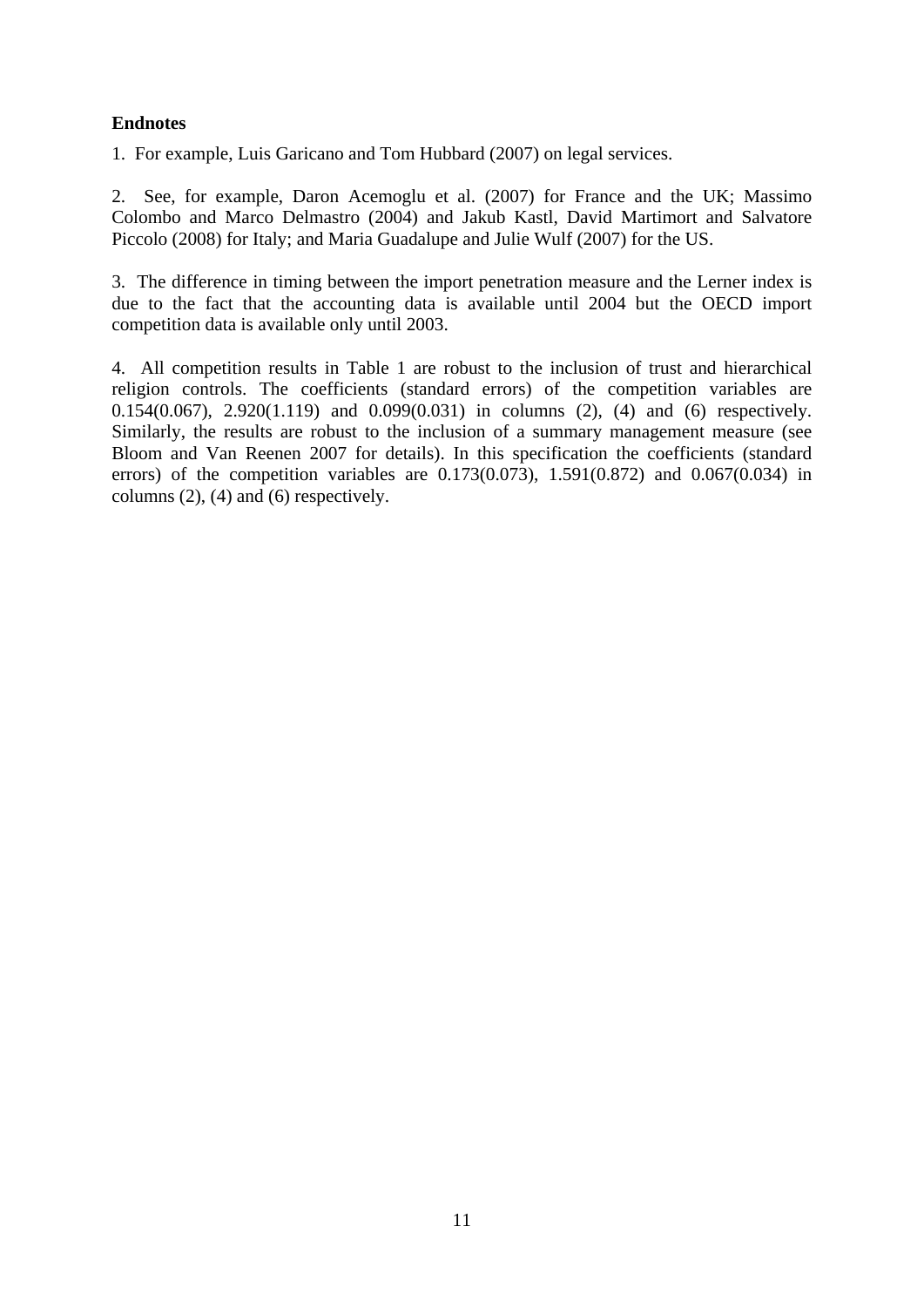### **CENTRE FOR ECONOMIC PERFORMANCE Recent Discussion Papers**

| 965 | <b>Ralf Martin</b>                                                                 | Why is the US so Energy Intensive?<br>Evidence from Multinationals in the UK                                                                                                                       |
|-----|------------------------------------------------------------------------------------|----------------------------------------------------------------------------------------------------------------------------------------------------------------------------------------------------|
| 964 | Christian A. L. Hilber<br>Frédéric Robert-Nicoud                                   | Origins of Land Use Regulations: Theory<br>and Evidence from US Metro Areas                                                                                                                        |
| 963 | Maria Bas<br>Juan Carluccio                                                        | Wage Bargaining and the Boundaries of the<br><b>Multinational Firm</b>                                                                                                                             |
| 962 | L. Rachel Ngai<br>Christopher A. Pissarides                                        | Welfare Policy and the Distribution of<br>Hours of Work                                                                                                                                            |
| 961 | Caroline Freund<br><b>Emanuel Ornelas</b>                                          | <b>Regional Trade Agreements</b>                                                                                                                                                                   |
| 960 | Francesco Caselli<br><b>Guy Michaels</b>                                           | Do Oil Windfalls Improve Living<br><b>Standards? Evidence from Brazil</b>                                                                                                                          |
| 959 | Iga Magda<br>David Marsden<br>Simone Moriconi                                      | Collective Agreements, Wages and<br><b>Restructuring in Transition</b>                                                                                                                             |
| 958 | <b>Carlos Daniel Santos</b>                                                        | Recovering the Sunk Costs of R&D: the<br><b>Moulds Industry Case</b>                                                                                                                               |
| 957 | <b>Nicholas Oulton</b><br>Ana Rincon-Aznar                                         | Rates of Return and Alternative Measures of<br>Capital Input: 14 Countries and 10<br>Branches, 1971-2005                                                                                           |
| 956 | Tim Leunig<br><b>Chris Minns</b><br><b>Patrick Wallis</b>                          | Networks in the Premodern Economy: the<br>Market for London Apprenticeships, 1600-<br>1749                                                                                                         |
| 955 | Urban Sila                                                                         | Can Family-Support Policies Help Explain<br>Differences in Working Hours Across<br>Countries?                                                                                                      |
| 954 | John T. Addison<br>Alex Bryson<br>Paulino Teixeira<br>André Pahnke<br>Lutz Bellman | The Extent of Collective Bargaining and<br><b>Workplace Representation: Transitions</b><br>between States and their Determinants. A<br>Comparative Analysis of Germany and<br><b>Great Britain</b> |
| 953 | Alex Bryson<br><b>Harald Dale-Olsen</b><br>Erling Barth                            | How Does Innovation Affect Worker Well-<br>being?                                                                                                                                                  |
| 952 | Nathan Foley-Fisher<br><b>Bernardo Guimaraes</b>                                   | US Real Interest Rates and Default Risk in<br><b>Emerging Economies</b>                                                                                                                            |